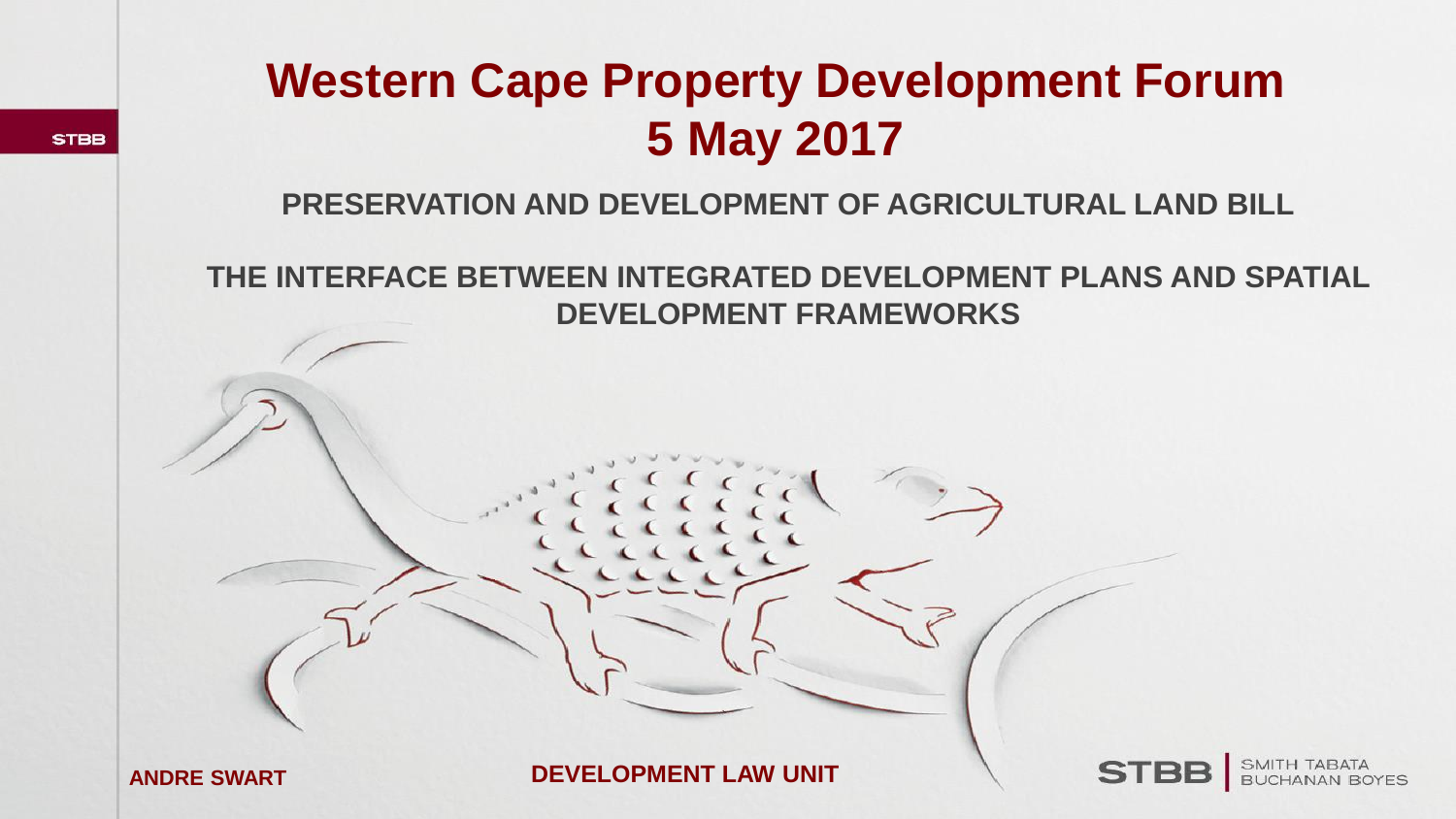### **PRESERVATION AND DEVELOPMENT OF AGRICULTURAL LAND BILL**

- *Concepts*
	- What is a Bill?
	- '*Agricultural Land*' in terms of the Subdivision of Agricultural Land Act 70 of 1970 (SALA)
	- '*Agricultural Zoning*' of land
	- New definition of '*Agricultural Land*' in terms of Section 1 of the Bill
	- Definition of '*fragmentation of agricultural land*'
- *Shortcomings of SALA*
	- Non-conformity with the Constitution
	- Only applicable to privately owned land
	- No provision for allocation of powers between National and Provincial Government
	- Does not address intergovernmental relations
	- Does not address co-operative government principles

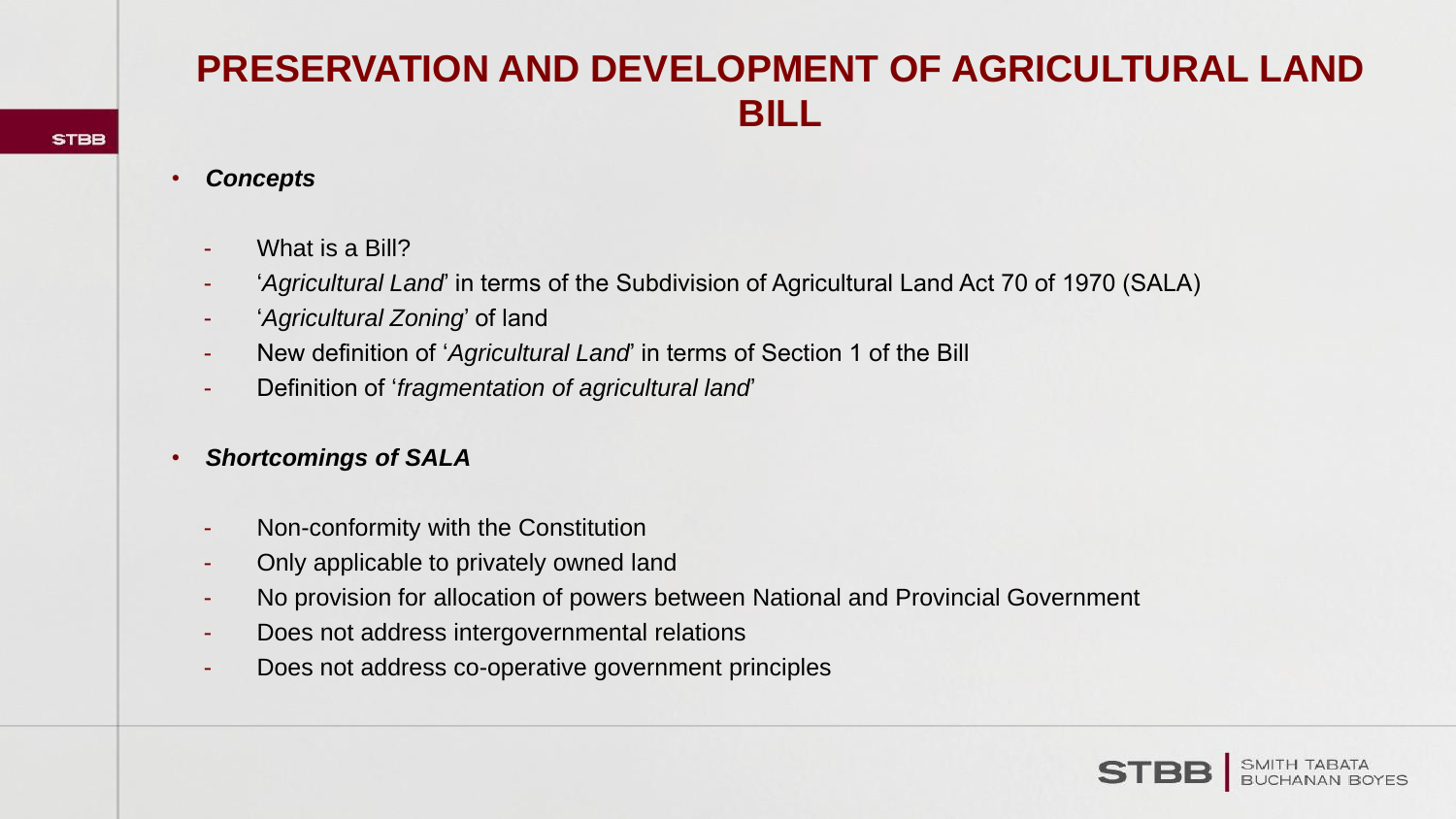### **PRESERVATION AND DEVELOPMENT OF AGRICULTURAL LAND BILL…continued**

#### • *Constitutional Framework*

- Roles, powers and functions of 3 spheres of Government
	- $\triangleright$  National Spheres
		- Enactment and implementation of framework legislation
	- $\triangleright$  Provincial Sphere
		- Formulation of detailed provincial policies
		- Enactment and implementation of province specific legislation
	- Local Sphere
		- Making and implementation of by-laws relating to agriculture if power assigned to municipal council by other spheres

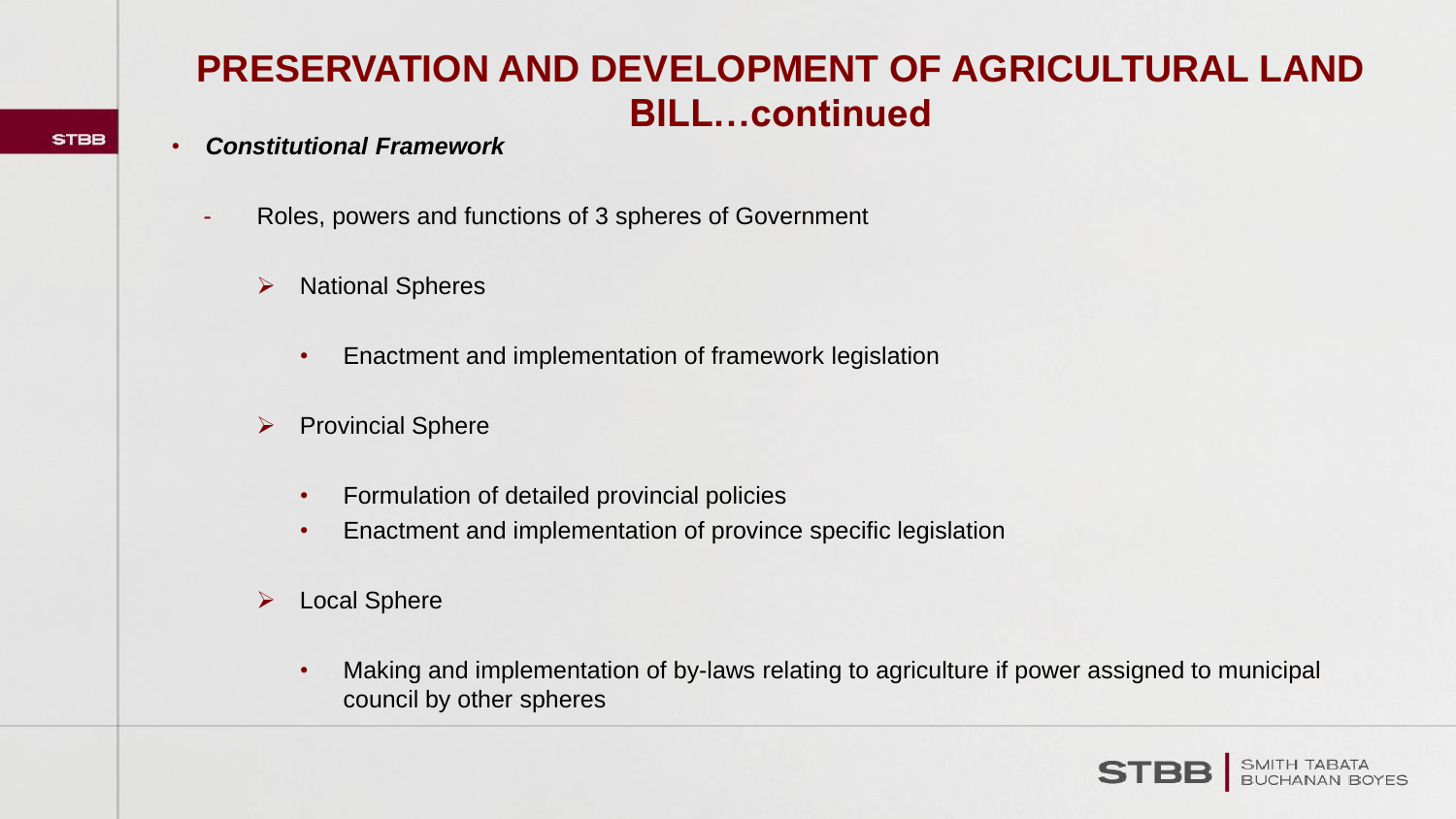### **PRESERVATION AND DEVELOPMENT OF AGRICULTURAL LAND BILL…continued**

#### • *Objects of the Act*

- *Agricultural Land Management Principles*
- Preservation for long term agricultural use
- **Permitted land use**
- **Mitigation**
- *Agricultural Sector Plans*
	- Preparation of Agricultural Sector Plans
	- **Content of Agricultural Sector Plans**
	- Status and Legal Effect of Agricultural Sector Plans

#### • *Protected Agricultural Areas*

- Gazetting of Protected Agricultural Areas
- Permitted Developments
- Permission of Minister required in terms of SPLUMA and Planning Legislation before Section 21 approvals granted



**STBB**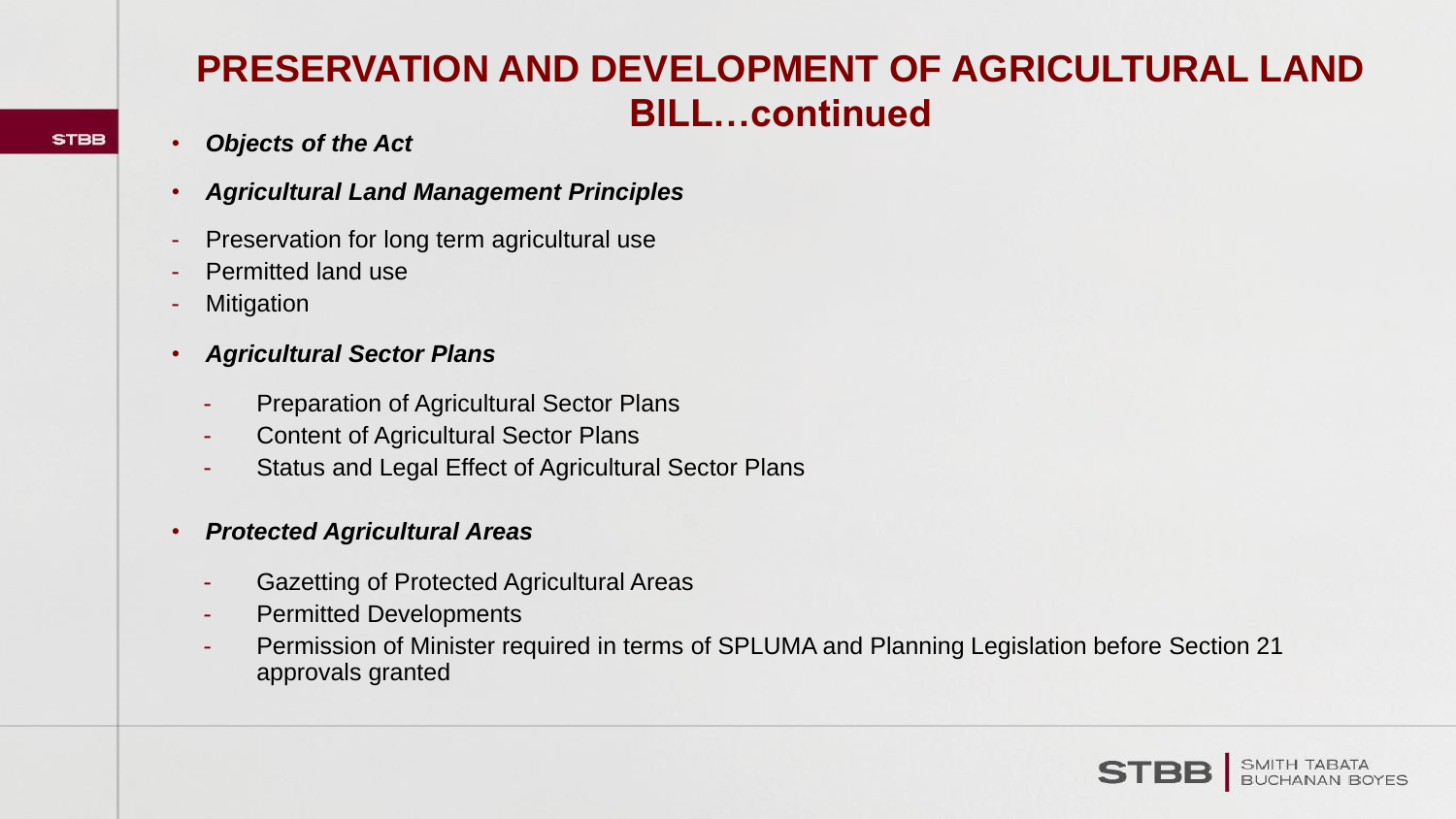#### **PRESERVATION AND DEVELOPMENT OF AGRICULTURAL LAND BILL…continued**

- *Alignment and Relationship with Related Land Development Authorisation*
- *Restriction on a Municipal Authority Regarding Agricultural Land*

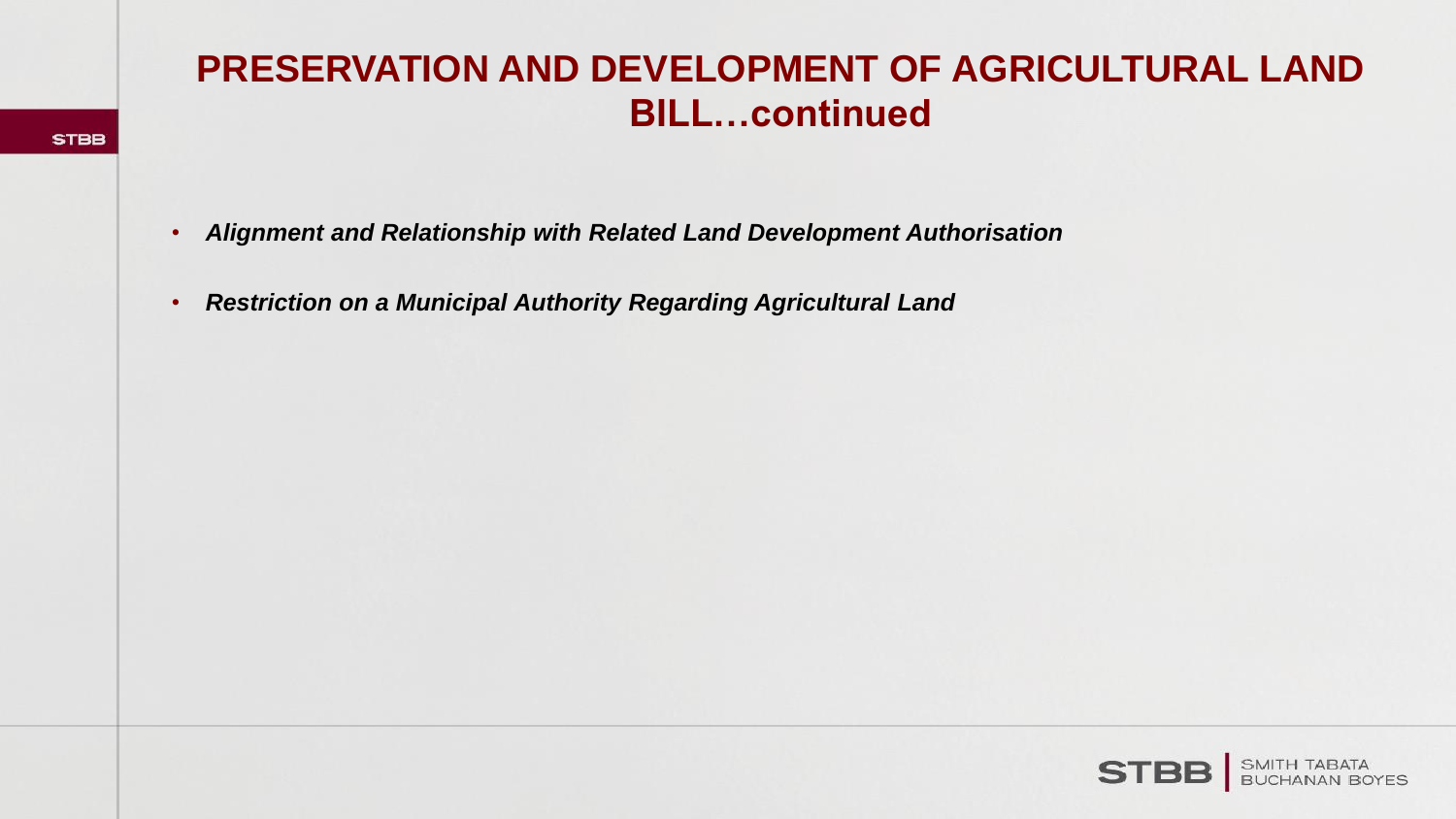- **New Planning Regime**
- Institutionalisation of the new Planning Regime and the start of a new 5 year IDP Cycle
- The new IDP Cycle: Revision of MSDF vs adopting a new Municipal IDP
- *Various Concepts*
	- '*Urban Area'* for purposes of the MSA
		- $\triangleright$  'Urban Edges' in terms of a Municipal Spatial Development Framework
		- Competent Authority : Municipalities
	- 'Urban Area' for purposes of the Listing Notices under NEMA
		- $\triangleright$  Competent Authority : Environmental Authority
		- Determination of Urban Areas: Interim Urban Edge in terms of the Western Cape Provincial Spatial Development Framework (WCPSDF)

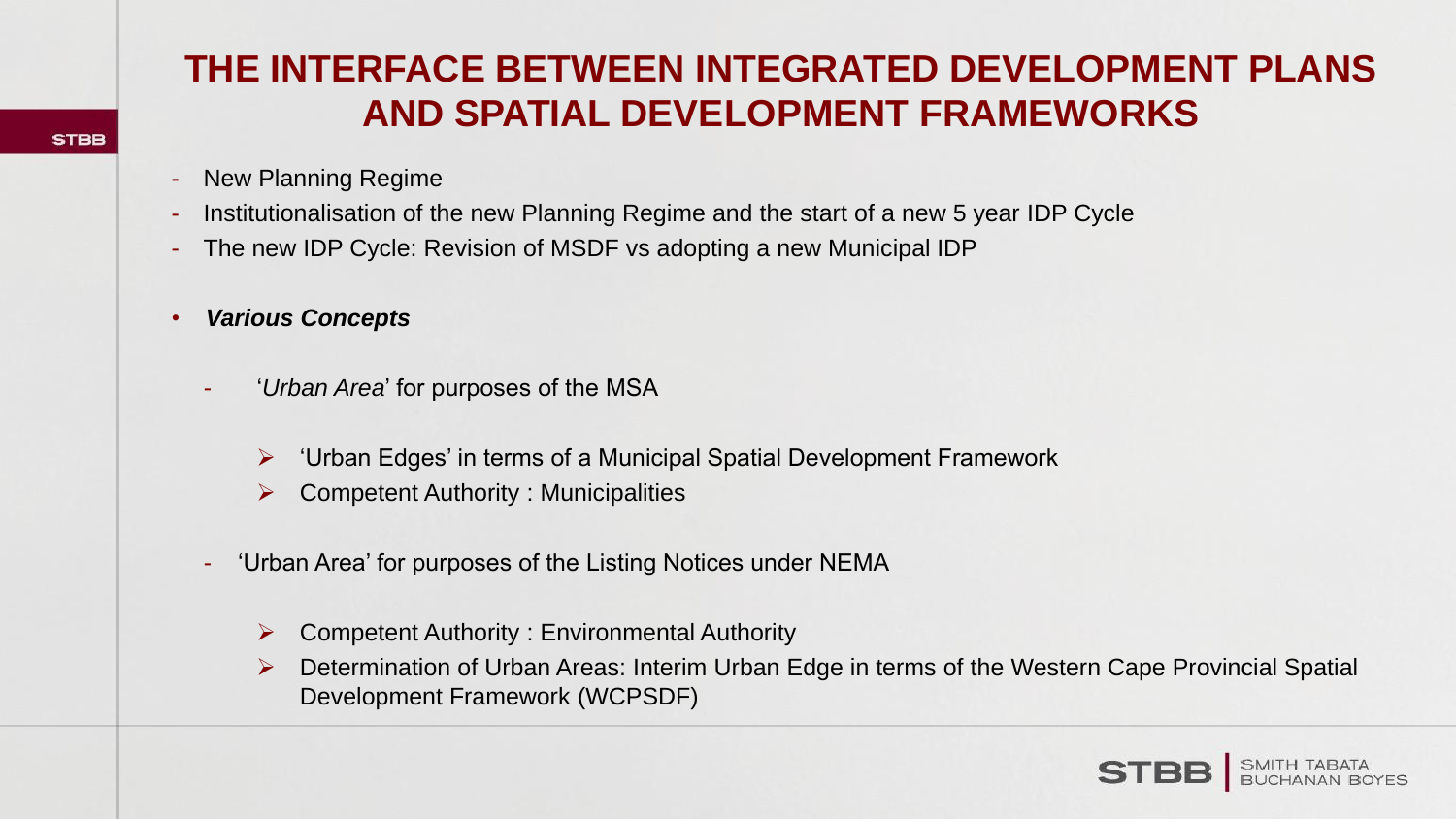- Practical relevance of distinction
	- Urban Edge : Planning Tool
	- $\triangleright$  Urban Area : Whether listed activities are triggered
- *Relationship between SDF and IDP : Legislative Framework*
	- Local Government Municipal Systems Act 32 of 2000
		- Section 26(e): SDF as a '*core component*'
		- Section 25: Adoption of IDP (including the SDF) by Municipal Council
	- $\triangleright$  SPLUMA
		- Section 20(1): Municipal Council to adopt SDF by publication in Provincial Gazette
		- Section 20(2): SDF must be prepared '*as part of*' a municipal IDP

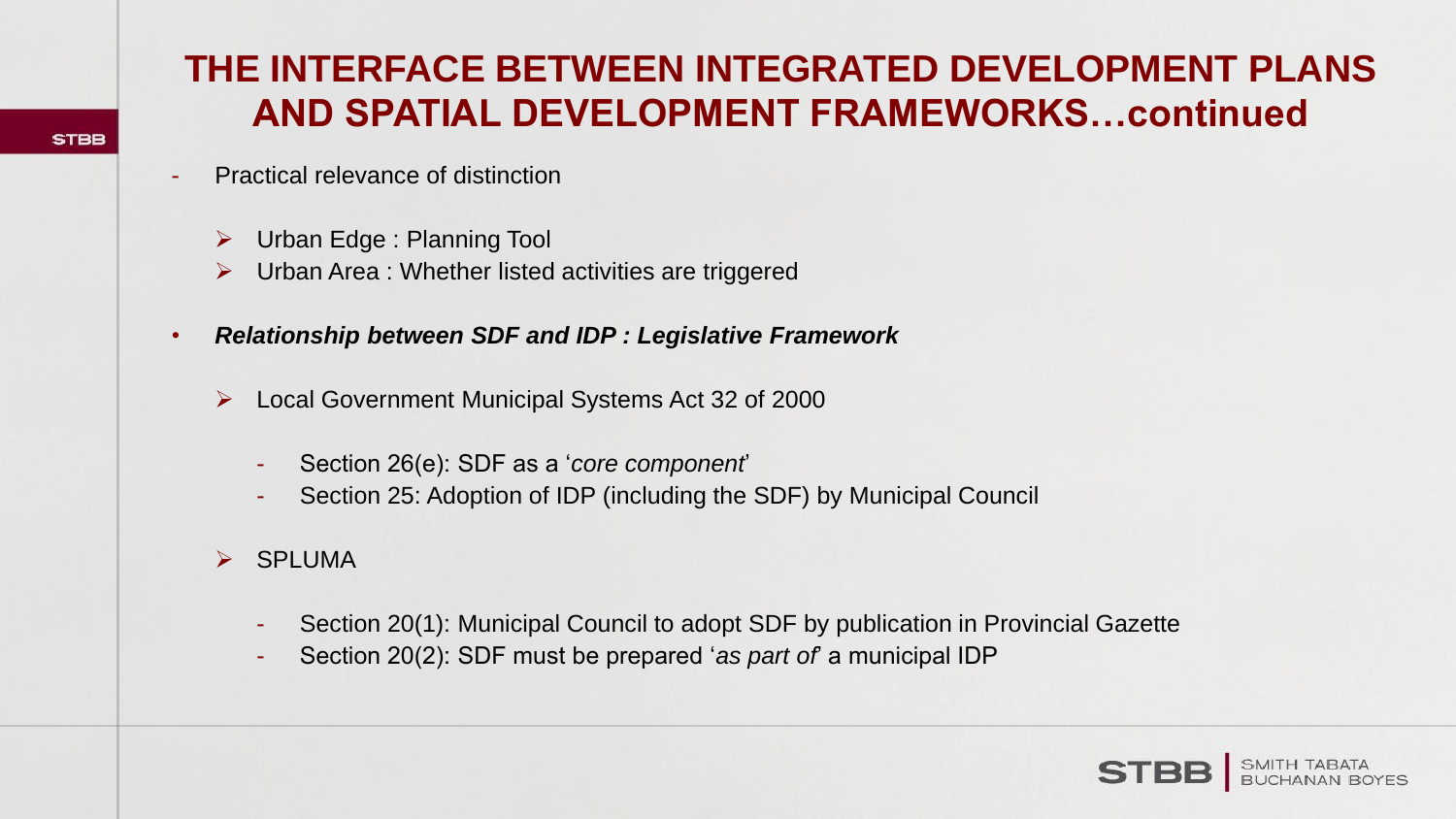- *Relationship between SDF and IDP : Legislative Framework…continued*
	- $\triangleright$  LUPA
		- Section 10(1): Adoption or amendment of SDF in terms of MSA
		- Under MSA no separate process to draft, adopt or amend SDF independently from IDP
	- Municipal Planning By-Laws
		- Section 3(1): Municipal Council to compile or amend SDF in accordance with MSA no separate process to compile, adopt or amend SDF independently from IDP (SDF core component of IDP)

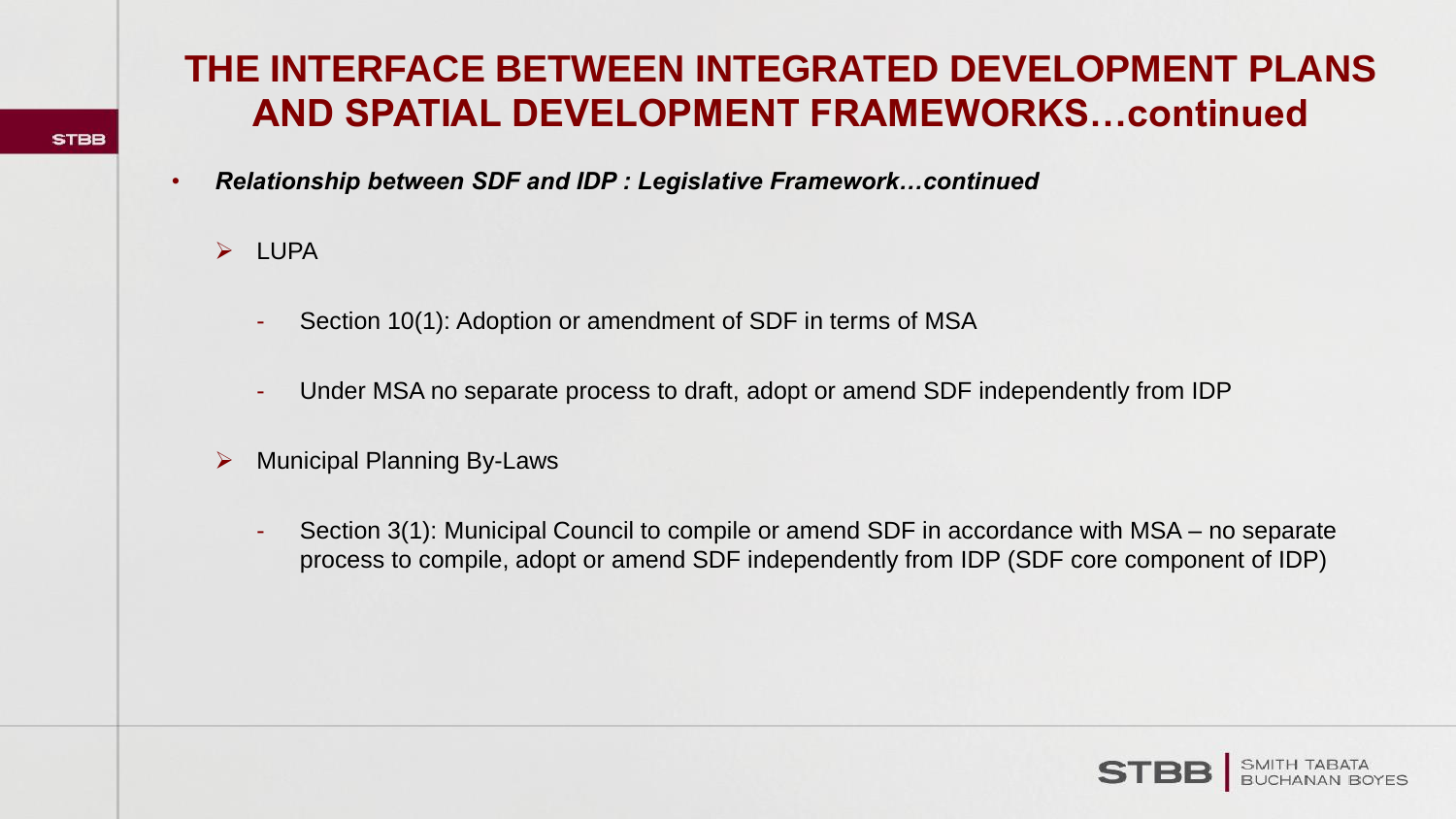- *Compilation and adoption of SDF*
	- $\triangleright$  All 4 laws to be complied with as far as procedure and contents
	- $\triangleright$  Options to amend SDF:
		- As part of the adoption of 5 year IDP
		- As part of subsequent amendment process
	- $\triangleright$  Municipal SDF amendment = Municipal IDP amendment
	- $\triangleright$  Section 3 of the Municipal Planning and Performance Management Regulations

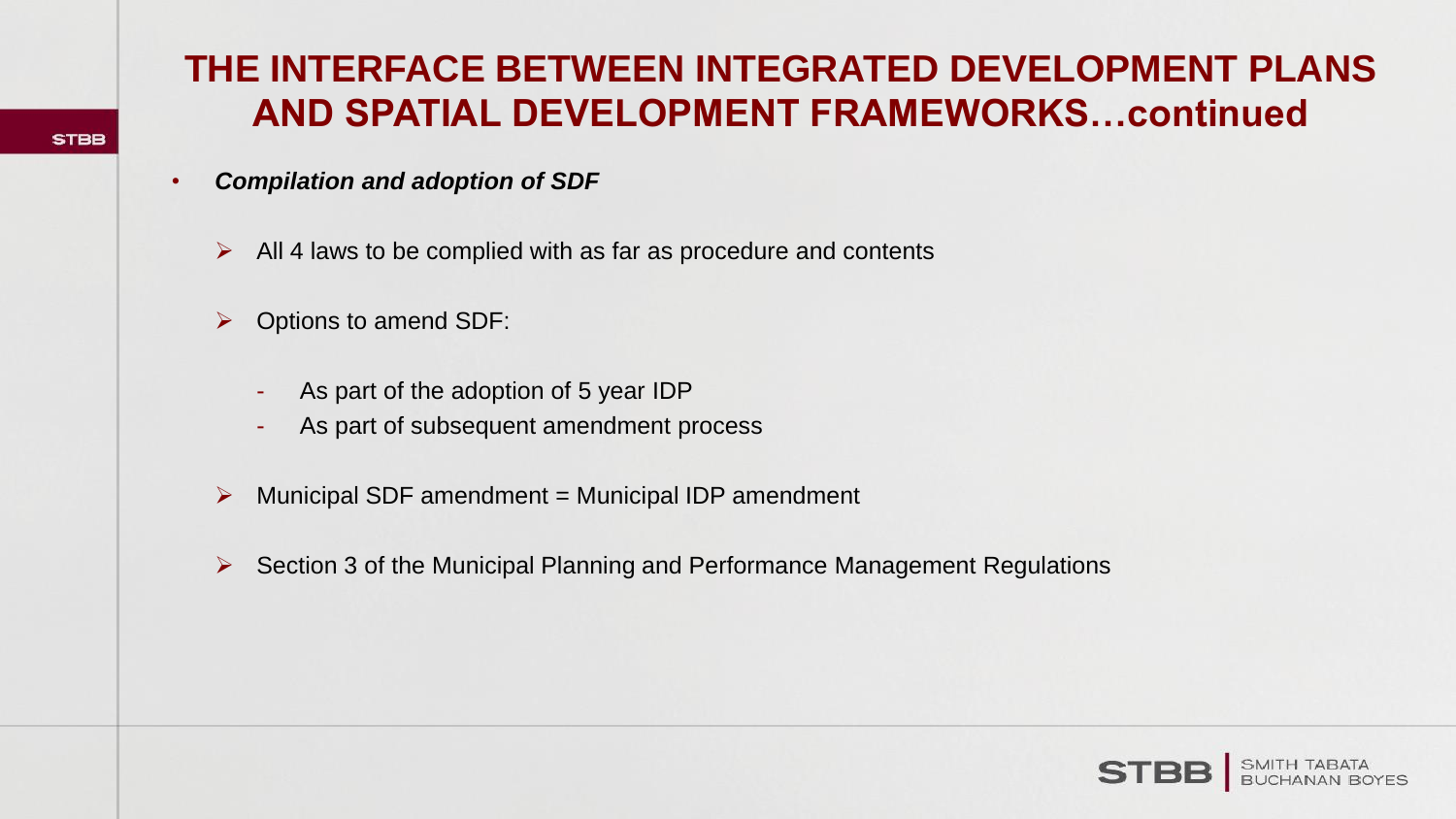• *Status of SDF*

**STBB** 

- ▶ Section 19 LUPA
- $\triangleright$  Section 22 SPLUMA